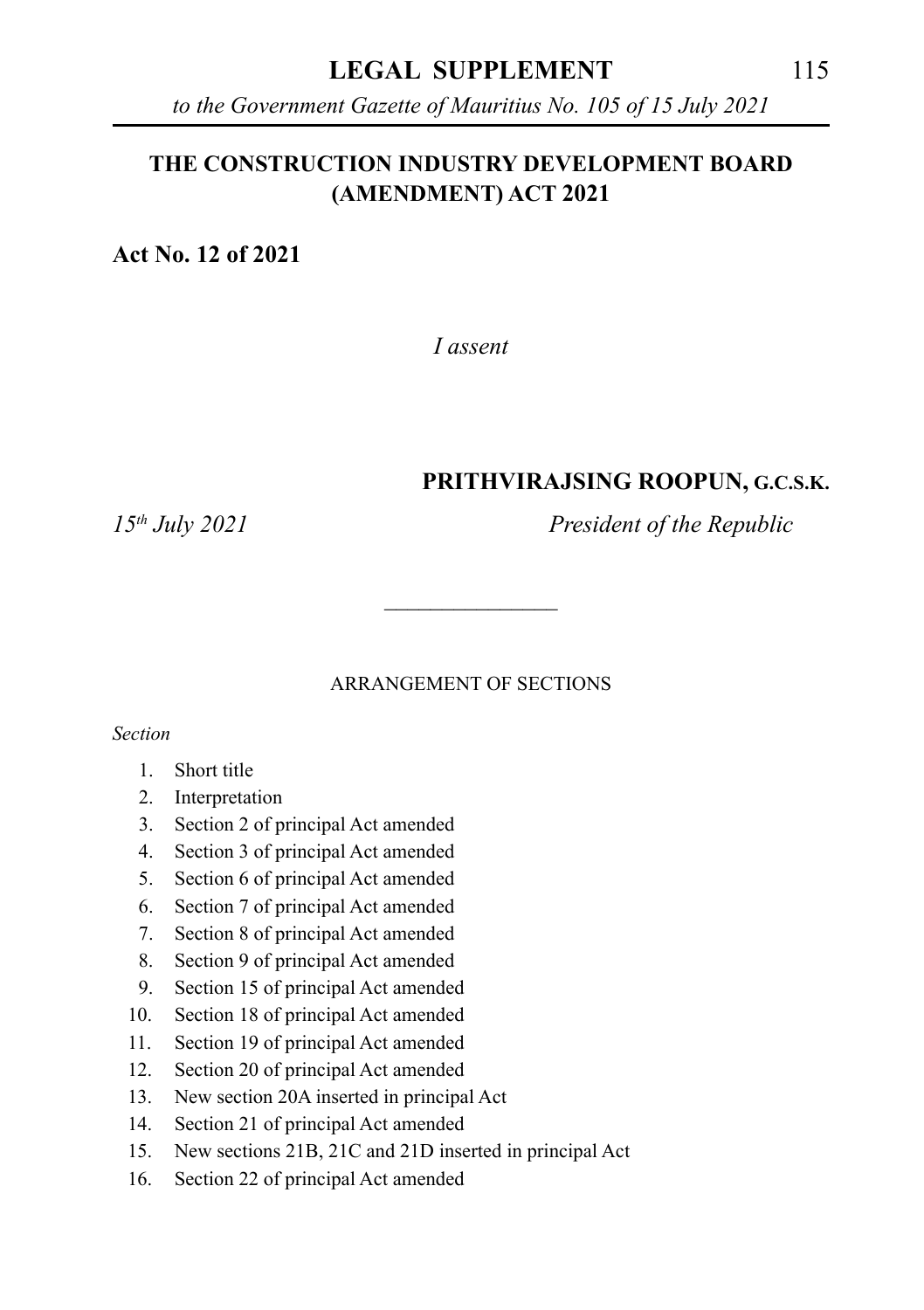- 17. Section 23 of principal Act amended
- 18. Section 24 of principal Act amended
- 19. Section 25 of principal Act amended
- 20. New section 25A inserted in principal Act
- 21. Section 26 of principal Act amended
- 22. New section 26A inserted in principal Act
- 23. Section 33 of principal Act amended
- 24. New section 33A inserted in principal Act
- 25. Section 34 of principal Act amended
- 26. New section 36A inserted in principal Act
- 27. Second Schedule to principal Act amended
- 28. New Fourth, Fifth and Sixth Schedules added to principal Act
- 29. Consequential amendments
- 30. Commencement

**SCHEDULE** 

# **An Act**

 $\overline{\phantom{a}}$  , where  $\overline{\phantom{a}}$ 

# **To amend the Construction Industry Development Board Act**

ENACTED by the Parliament of Mauritius, as follows –

# **1. Short title**

This Act may be cited as the Construction Industry Development Board (Amendment) Act 2021.

# **2. Interpretation**

In this  $Act -$ 

"principal Act" means the Construction Industry Development Board Act.

# **3. Section 2 of principal Act amended**

Section 2 of the principal Act is amended –

(a) in the definition of "foreign consultant", in paragraph (b), by deleting the words "with relevant professional qualifications":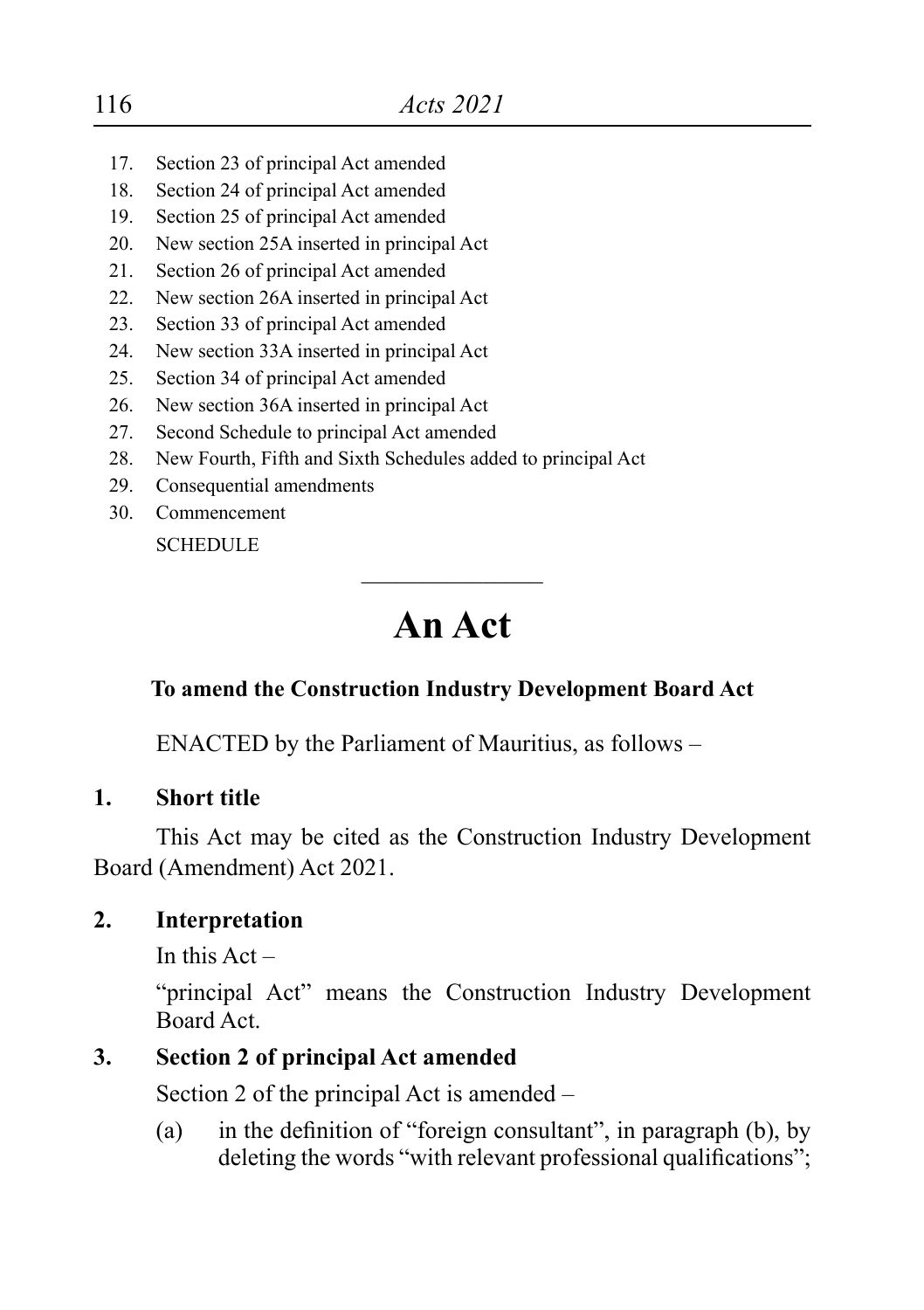(b) by deleting the definition of "Register" and replacing it by the following definition –

"Register" means the Register of Consultants, the Register of Contractors, the Register of Service Providers or the Register of Suppliers, as the case may be, referred to in section 18;

(c) by inserting, in the appropriate alphabetical order, the following new definitions –

"service provider" means a person referred to in section 20A(1);

"supplier" means a person referred to in section 20A(2).

#### **4. Section 3 of principal Act amended**

Section 3 of the principal Act is amended –

- (a) in subsection  $(1)(c)$ , by deleting the words "foreign State" and replacing them by the words "foreign State, or a foreign financial or banking institution, or by an international financial organisation";
- (b) by adding the following new subsection  $-$

(3) (a) Notwithstanding this Act but subject to paragraph (b), nothing shall preclude a person who is registered as –

- (i) a professional architect under the Professional Architects' Council Act from taking or using the name, description or title of "consultant" in his respective field;
- (ii) a professional quantity surveyor under the Professional Quantity Surveyors'Council Act from taking or using the name, description or title of "consultant" in his respective field;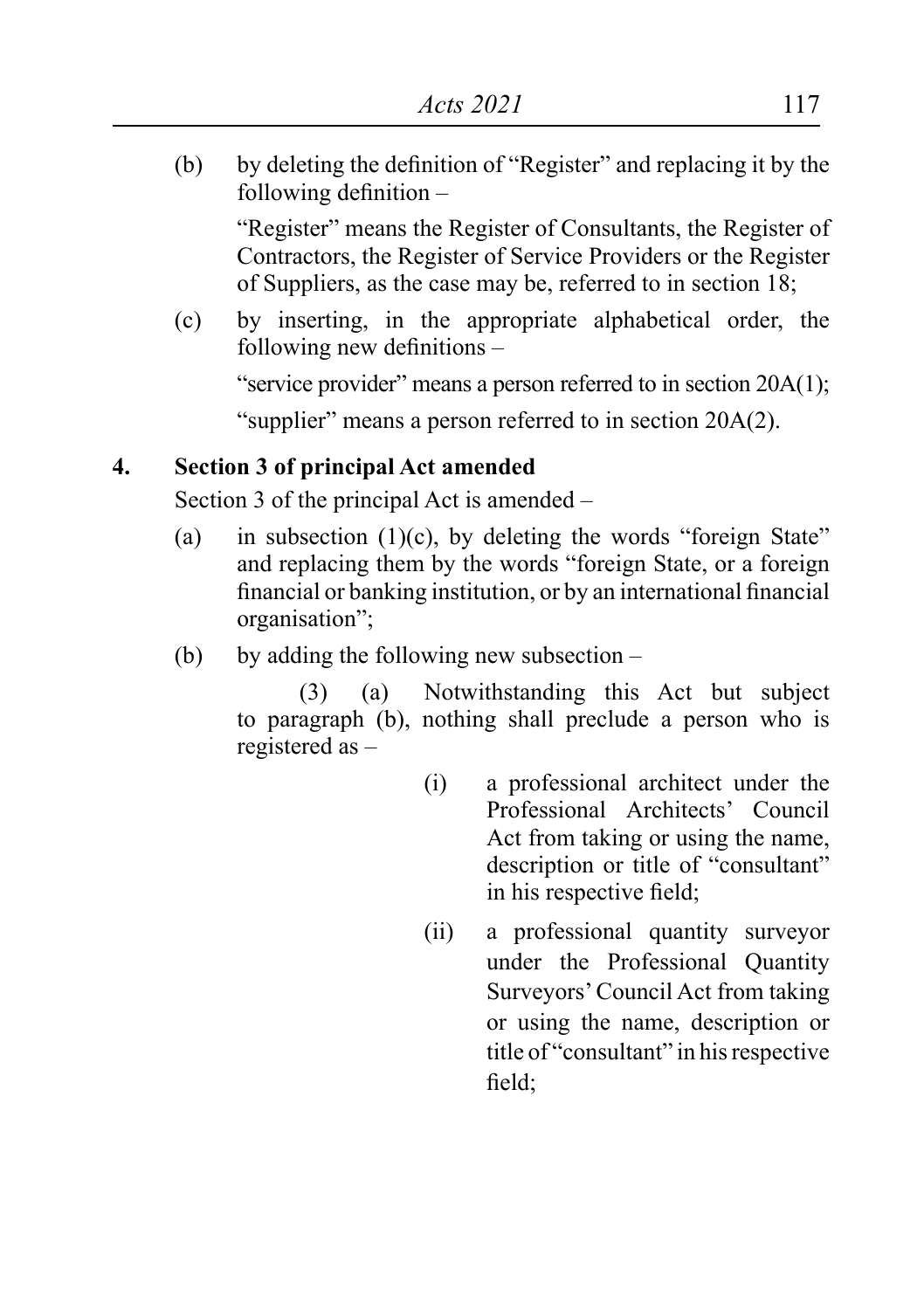(iii) a registered professional engineer under the Registered Professional Engineers Council Act from taking or using the name, description or title of "consultant" in his respective field.

 (b) Paragraph (a) shall not apply to a person who is employed as a professional architect, professional quantity surveyor or registered professional engineer by any other person.

#### **5. Section 6 of principal Act amended**

Section 6 of the principal Act is amended, in paragraph (e), by deleting the words "and contractors" and replacing them by the words ", contractors, service providers and suppliers".

#### **6. Section 7 of principal Act amended**

Section 7 of the principal Act is amended, in paragraph  $(a)$  –

- (a) in subparagraph (i), by deleting the words "and contractors" and replacing them by the words ", contractors, service providers and suppliers";
- (b) in subparagraph (ii), by deleting the words "or contractor" and replacing them by the words ", contractor, service provider or supplier".

#### **7. Section 8 of principal Act amended**

Section 8 of the principal Act is amended –

- (a) in subsection  $(2)$ 
	- (i) by repealing paragraphs (e), (f) and (g) and replacing them by the following paragraphs –
		- (e) a professional architect, being a member of the Professional Architects' Council established under the Professional Architects' Council Act, to be designated by the Council;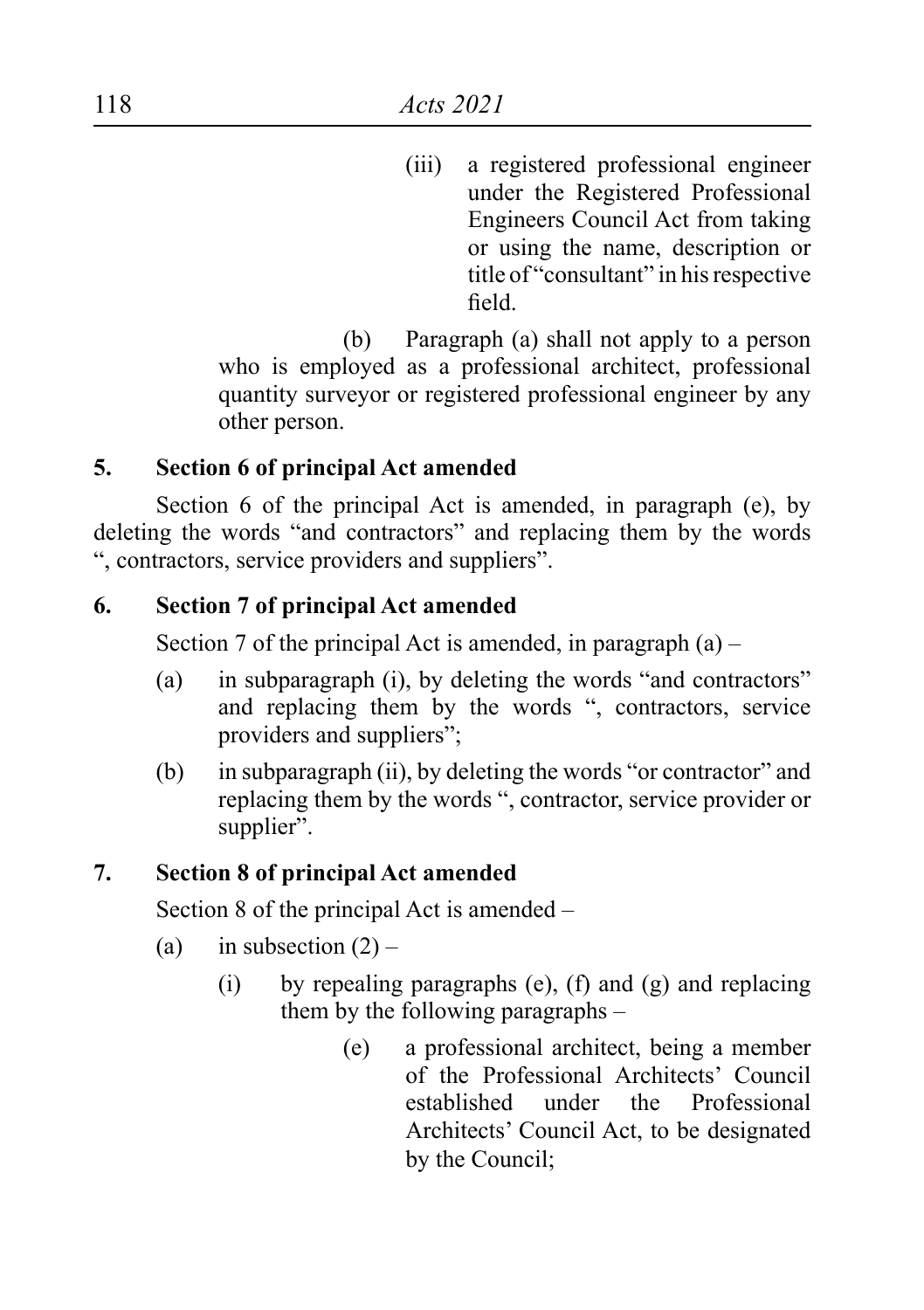- (f) a professional quantity surveyor, being a member of the Professional Quantity Surveyors' Council established under the Professional Quantity Surveyors' Council Act, to be designated by the Council;
- (g) a registered engineer, being a member of the Council of Registered Professional Engineers of Mauritius established under the Registered Professional Engineers Council Act, to be designated by the Council;
- (ii) by adding the following new paragraph, the full stop at the end of paragraph (k) being deleted and replaced by a semicolon –
	- (l) a representative of an association of consulting engineers, to be appointed by the Minister.
- (b) by inserting, after subsection  $(2)$ , the following new subsection –

(2A) Where a member of a Council referred to in subsection  $(1)(e)$  to  $(g)$  is to be designated at a specified time, not being less than one month, and at the expiry of the specified time the member has not been designated by his respective Council, the Minister shall appoint another professional architect, professional quantity surveyor or registered engineer, as the case may be, to act as member of the Construction Industry Development Council.

#### **8. Section 9 of principal Act amended**

Section 9 of the principal Act is amended, in subsection (3), by deleting the words "Six members" and replacing them by the words "Seven members".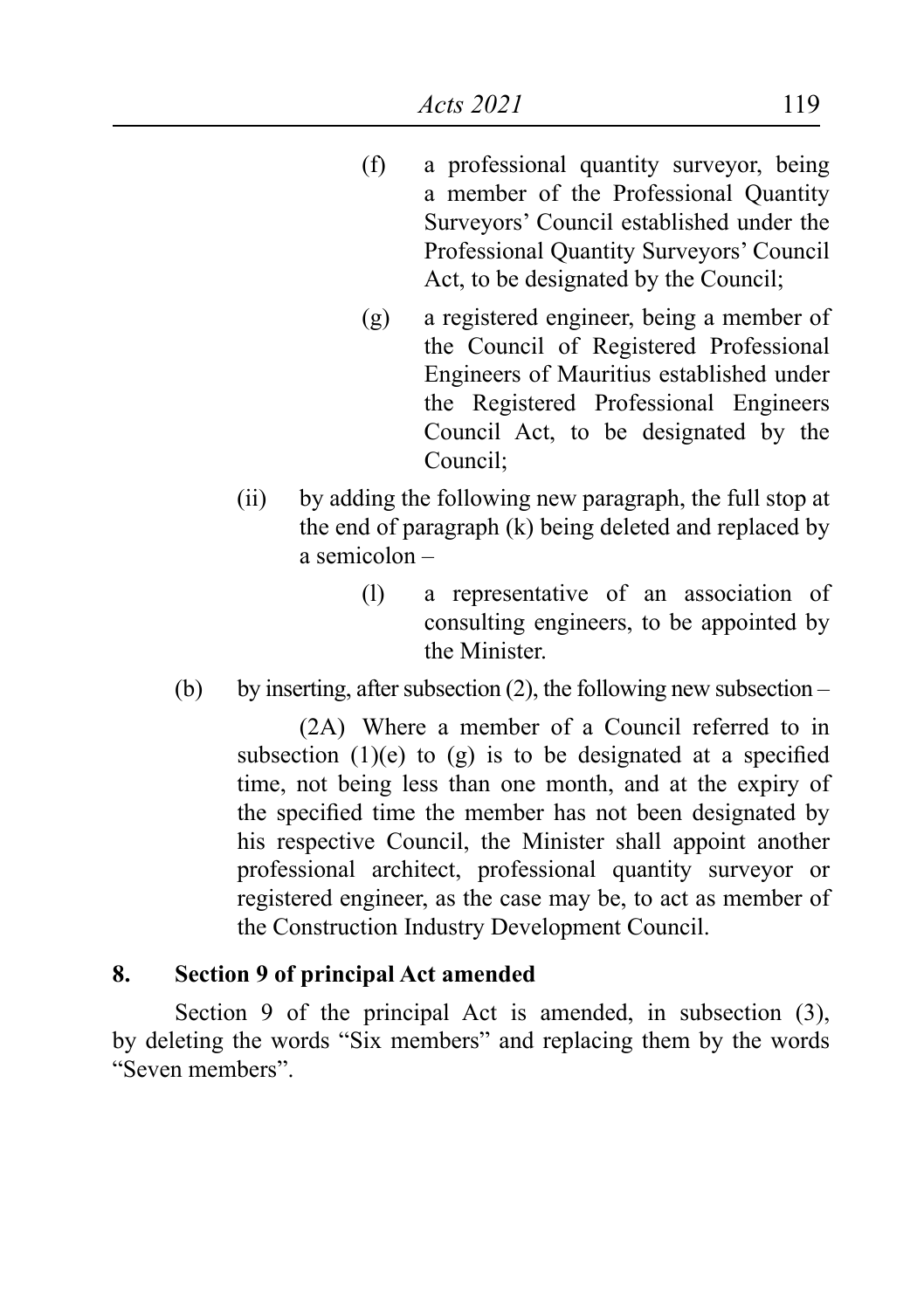# **9. Section 15 of principal Act amended**

Section 15 of the principal Act is amended, in subsection  $(3)$  –

- (a) in paragraph (a), by deleting the words "or contractor" and replacing them by the words ", contractor, service provider or supplier":
- (b) in paragraph (b), by deleting the words "or a contractor" and replacing them by the words ", contractor, service provider or supplier":

# **10. Section 18 of principal Act amended**

Section 18 of the principal Act is amended –

- (a) in subsection  $(1)$ 
	- (i) by deleting the words "a Register of consultants and a Register of contractors" and replacing them by the words "a Register of Consultants, a Register of Contractors, a Register of Service Providers and a Register of Suppliers";
	- $(ii)$  in paragraph (a), by deleting the words "or contractor" and replacing them by the words ", contractor, service provider or supplier";
- (b) in subsection (2), by deleting the words "Register of consultants and the Register of contractors" and replacing them by the words "Register of Consultants, the Register of Contractors, the Register of Service Providers and the Register of Suppliers";
- (c) by adding the following new subsection  $-$

(3) ARegister shall be kept in such form and manner as the Council may determine.

# **11. Section 19 of principal Act amended**

Section 19 of the principal Act is amended –

(a) in subsection  $(4)(d)$ , by deleting the word "registered" and replacing it by the words "registered, taking into consideration his reputation, character and reliability":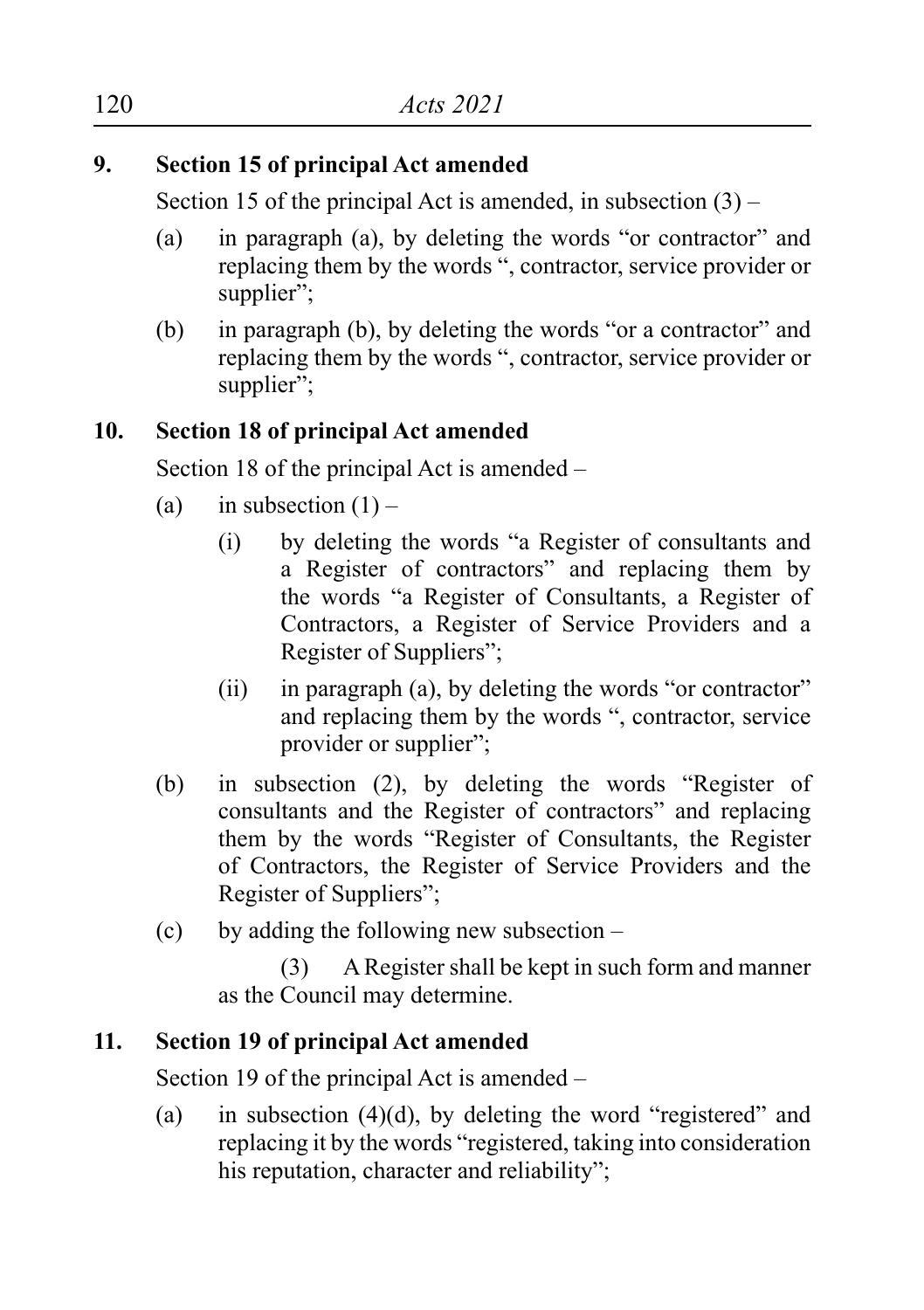- (b) in subsection  $(5)$ , by adding the following new paragraphs, the full stop at the end of paragraph (d) being deleted and replaced by a semicolon and the word "or" at the end of paragraph (c) being deleted –
	- (e) the standard of performance and the track record of the applicant demonstrate that the applicant has been negligent in the provision of his consultancy services or construction works;
	- $(f)$  the applicant has, without good cause, abandoned any of his consultancy services or construction works;
	- (g) the applicant does not have the necessary resources to undertake construction works corresponding to the class, grade, field or area of specialisation applied for, as the case may be;
	- (h) the applicant is suspended or debarred, pursuant to section 53 of the Public Procurement Act, as a bidder or supplier; or
	- $(i)$  the applicant appears on the ineligibility list of the African Development Bank, Asian Development Bank, European Bank for Reconstruction and Development, Inter-American Bank Group or World Bank, or such other organisation as may be prescribed.

# **12. Section 20 of principal Act amended**

Section 20 of the principal Act is amended –

- (a) in subsection  $(1)$ , by inserting, after the word "unless", the words "he or it undertakes to work in collaboration with a local consultant or local contractor, as the case may be, and";
- (b) in subsection  $(2)$ , by inserting, after paragraph  $(a)$ , the following new paragraph –

(aa) Notwithstanding paragraph (a), where there has been no bidding exercise and a foreign consultant or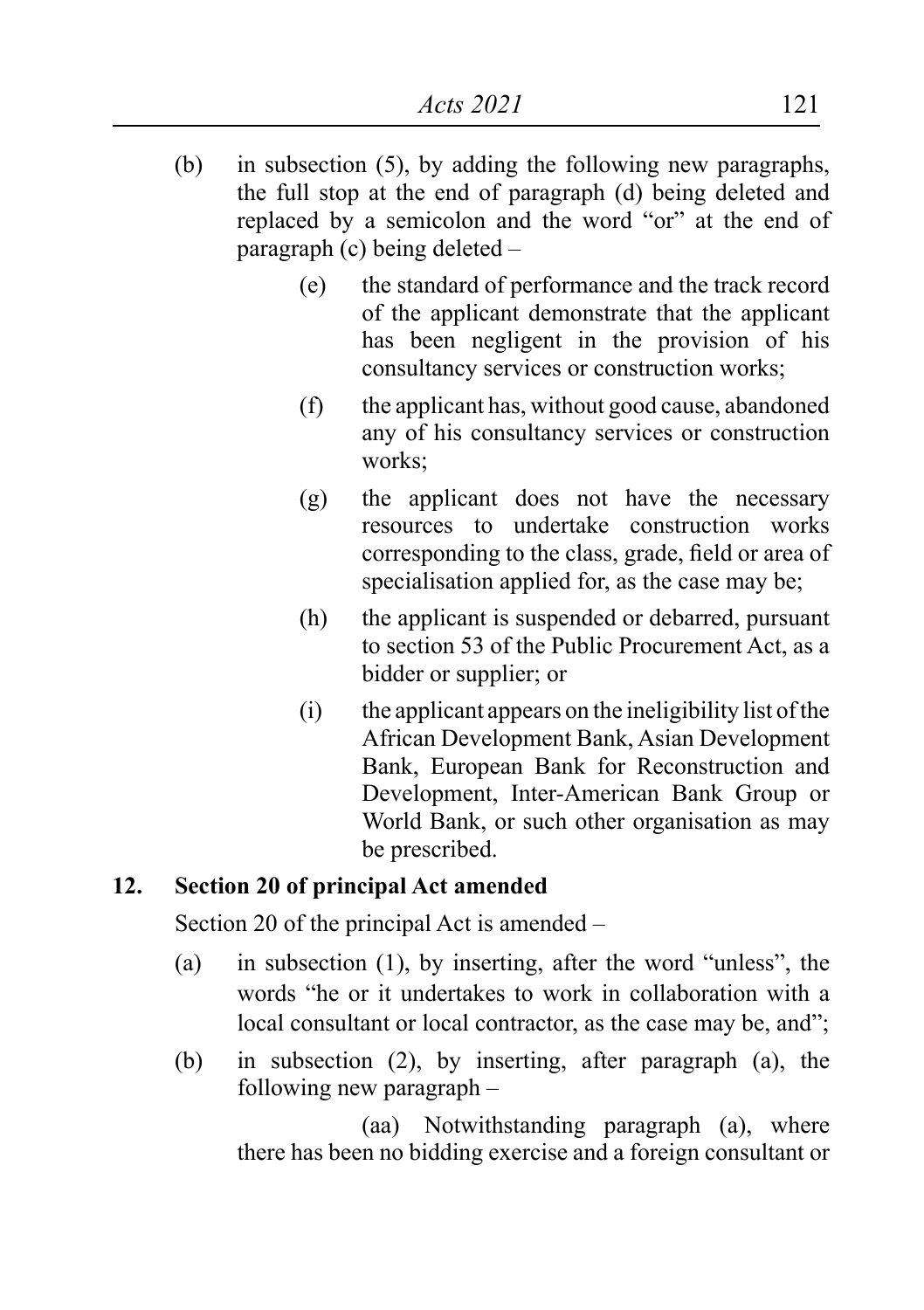foreign contractor has been awarded a contract directly for a project, the consultant or contractor, as the case may be, shall apply for a temporary registration in such form and manner as the Council may determine.

- $(c)$  in subsection (3), by deleting the words "After considering an application under subsection (2)," and "it may determine" and replacing them by the words "Subject to section 19(4) to (8)," and "may be prescribed", respectively;
- (d) by adding the following new subsection  $-$

(8) This section shall not apply to an individual foreign professional architect, individual foreign quantity surveyor or individual registered engineer appointed as such by the Public Service Commission.

#### **13. New section 20A inserted in principal Act**

The principal Act is amended by inserting, after section 20, the following new sections –

#### **20A. Registration of service provider and supplier**

(1) No person specified in the Fourth Schedule shall provide construction services other than consultancy services unless he is registered as a service provider with the Council.

- (2) No person shall import, manufacture or produce
	- (a) construction materials specified in Part I of the Fifth Schedule; or
	- (b) construction plant and equipment specified in Part II of the Fifth Schedule,

unless he is registered as a supplier under this Act.

(3) An application for registration as a service provider or supplier shall be made in such form and manner as the Council may approve and shall be accompanied by such –

- (a) non-refundable processing fee as may be prescribed; and
- (b) information as the Council may determine.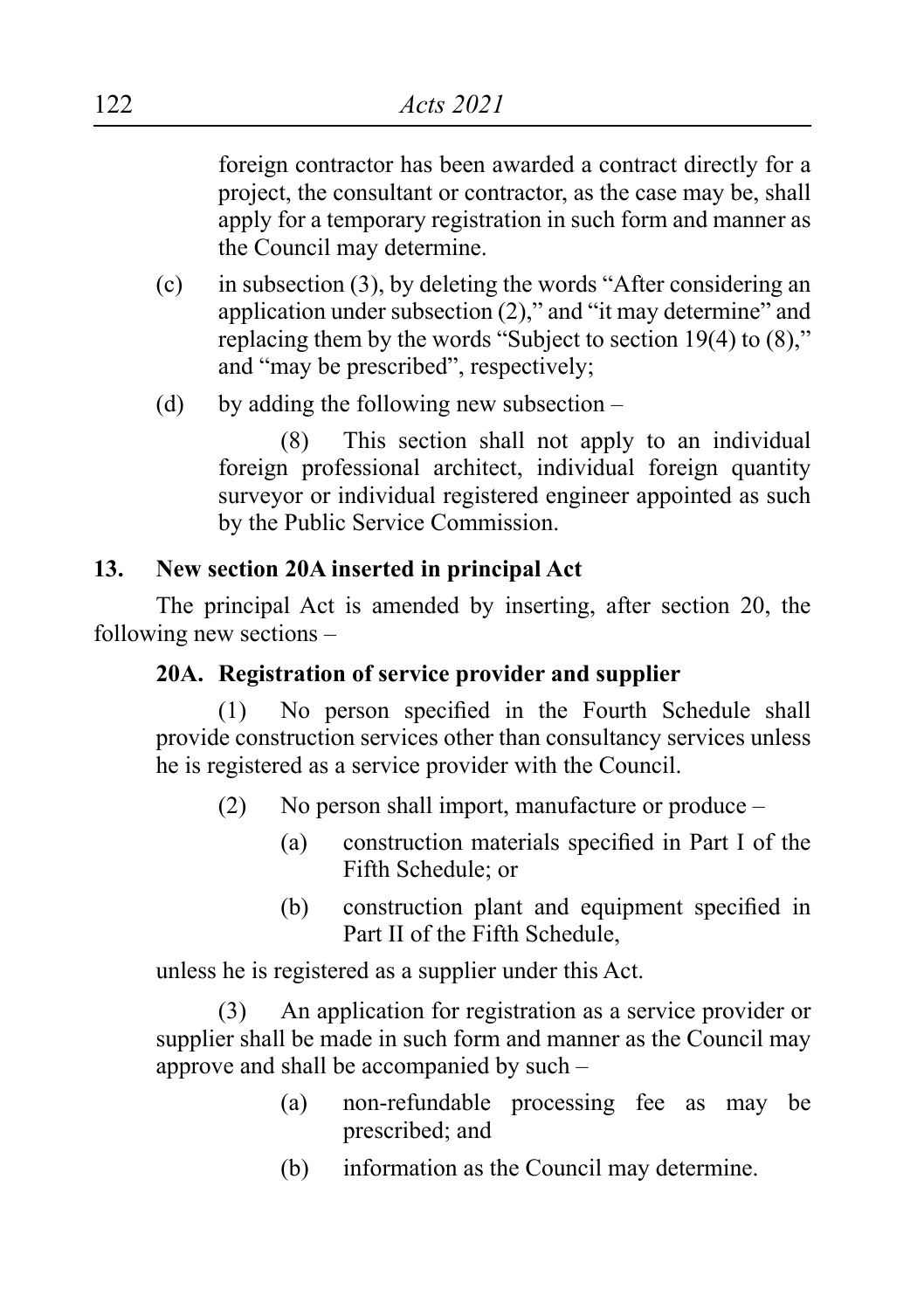(4) The Council may require from an applicant such information as is necessary to determine –

- (a) his standard of performance and his track record;
- (b) his financial capability to ensure financial commitments for the services he intends to undertake;
- (c) whether he is a fit and proper person to be registered, including his reputation, character and reliability.

(5) The Council shall, within 45 days from the date when all necessary information is obtained, grant or reject the application.

(6) The Council shall, within 7 days of the determination of the application, notify the applicant of its decision.

- (7) Where an application is granted  $-$ 
	- (a) the applicant shall, within 30 days from the date of notification, pay such registration fee as may be prescribed; and
	- (b) the Council shall, on payment of the registration fee, issue to the applicant a certificate of registration, on such terms and conditions as the Council may determine.

(8) Where an applicant fails to pay the registration fee within the delay specified in subsection  $(7)(a)$ , he shall be liable to a surcharge of 10 per cent of the registration fee.

# **14. Section 21 of principal Act amended**

Section 21 of the principal Act is amended –

(a) by inserting, after subsection (1), the following new subsection –

(1A) A registration under section 20A shall, unless previously suspended or cancelled, be valid for a period of 2 years.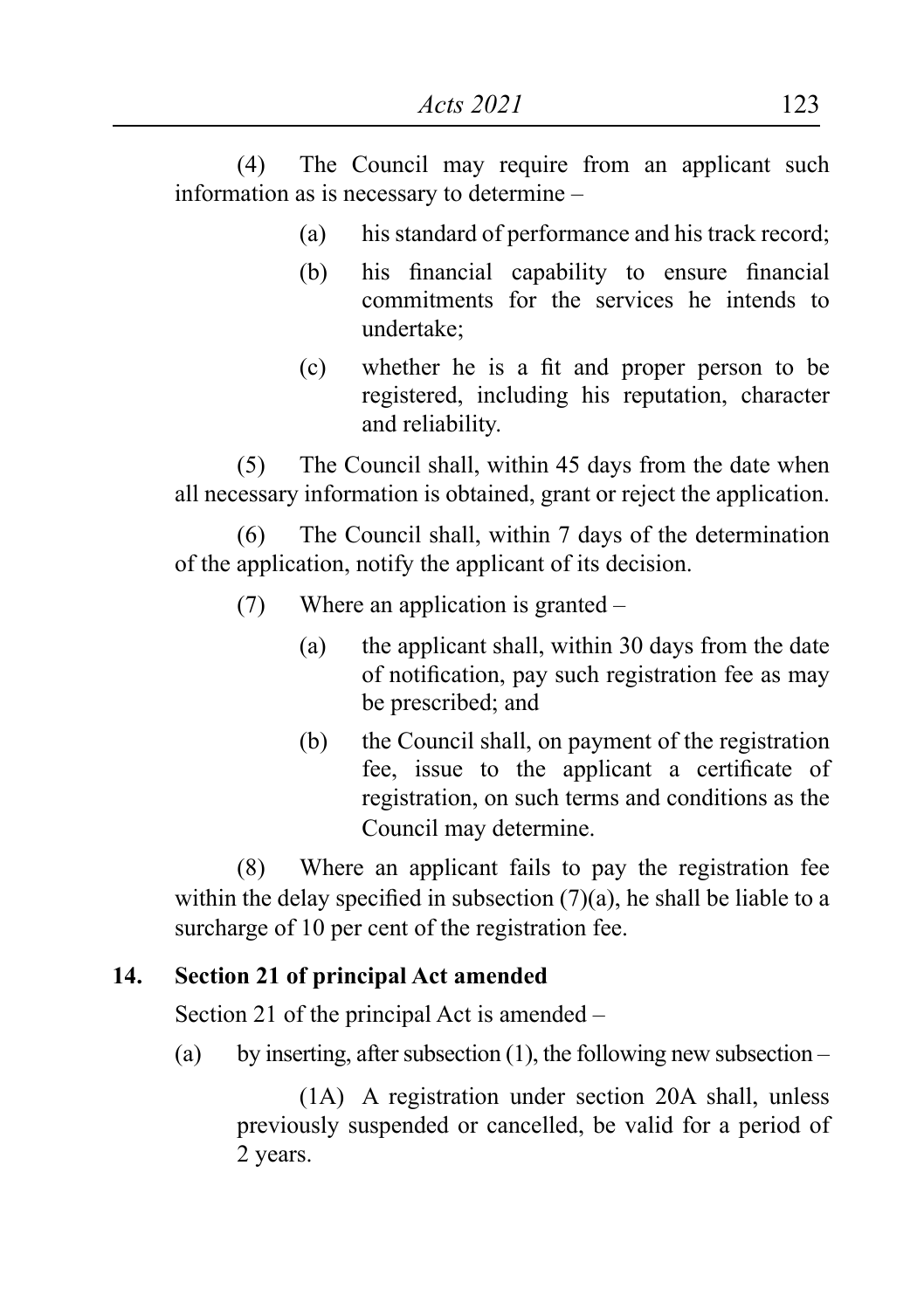- (b) in subsection  $(2)(a)$ , by deleting the words "section 19" and replacing them by the words "sections 19 and 20A";
- (c) by adding the following new subsection  $-$

(3) The holder of a certificate of registration shall, at least one month prior to the expiry of the certificate, pay such renewable fee as may be prescribed and he shall be issued with a new certificate of registration.

# **15. New sections 21B, 21C and 21D inserted in principal Act**

The principal Act is amended by inserting, after section 21A, the following new sections –

#### **21B. Review of registration**

The Council shall, every 3 years or at such time as it may determine, review the registration of every consultant, contractor, service provider and supplier.

#### **21C. Collection of statistical information**

The Council may, from time to time, collect statistical information in the field of construction.

#### **21D. Power to obtain information**

Notwithstanding any other enactment but subject to this Act, the Council may, in relation to a matter pertaining to the construction industry –

- (a) by notice in writing, require a person to furnish, in such form and manner and within such time as may be specified, such information relating to that matter as may be required;
- (b) by interviewing a person, require the person to furnish such information relating to that matter; and
- (c) by notice in writing, require a person to fill in a form attached to the notice and to return it in such manner and within such time as may be specified.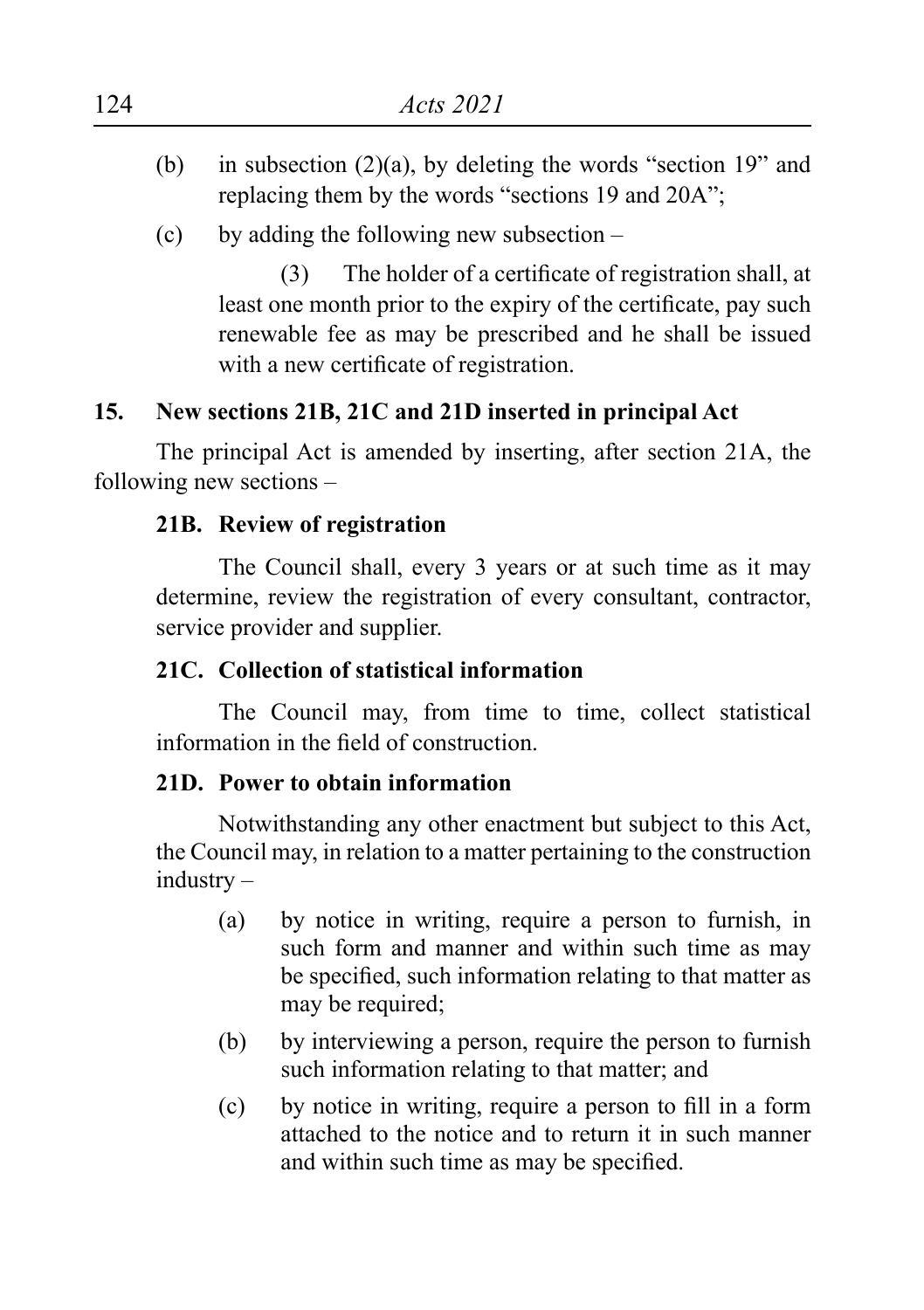#### **16. Section 22 of principal Act amended**

Section 22 of the principal Act is amended –

- (a) in subsection  $(1)$ , by deleting the words "or certificate of temporary registration";
- (b) in subsection (2), by deleting the words "or temporary registration";
- (c) in subsection  $(3)$ 
	- (i) by deleting the words "or contractor" and replacing them by the words ", contractor, service provider or supplier";
	- (ii) by deleting the words "or certificate of temporary registration".

# **17. Section 23 of principal Act amended**

Section 23 of the principal Act is amended –

- (a) in subsection (1), in paragraph  $(a)$ 
	- (i) by deleting the words "consultant or the contractor" and replacing them by the words "consultant, contractor, service provider or supplier, as the case may be";
	- (ii) in subparagraph (iii), by deleting the words "consultancy" and "construction";
	- (iii) in subparagraph(v), by deleting the words "or contractor" and replacing them by the words ", contractor, service provider or supplier, as the case may be";
	- (iv) by adding the following new subparagraphs, the full stop at the end of subparagraph (vii) being deleted and replaced by a semicolon –
		- (viii) has tampered with a certificate of registration;
		- (ix) is suspended or debarred, pursuant to section 53 of the Public Procurement Act, as a bidder or supplier; or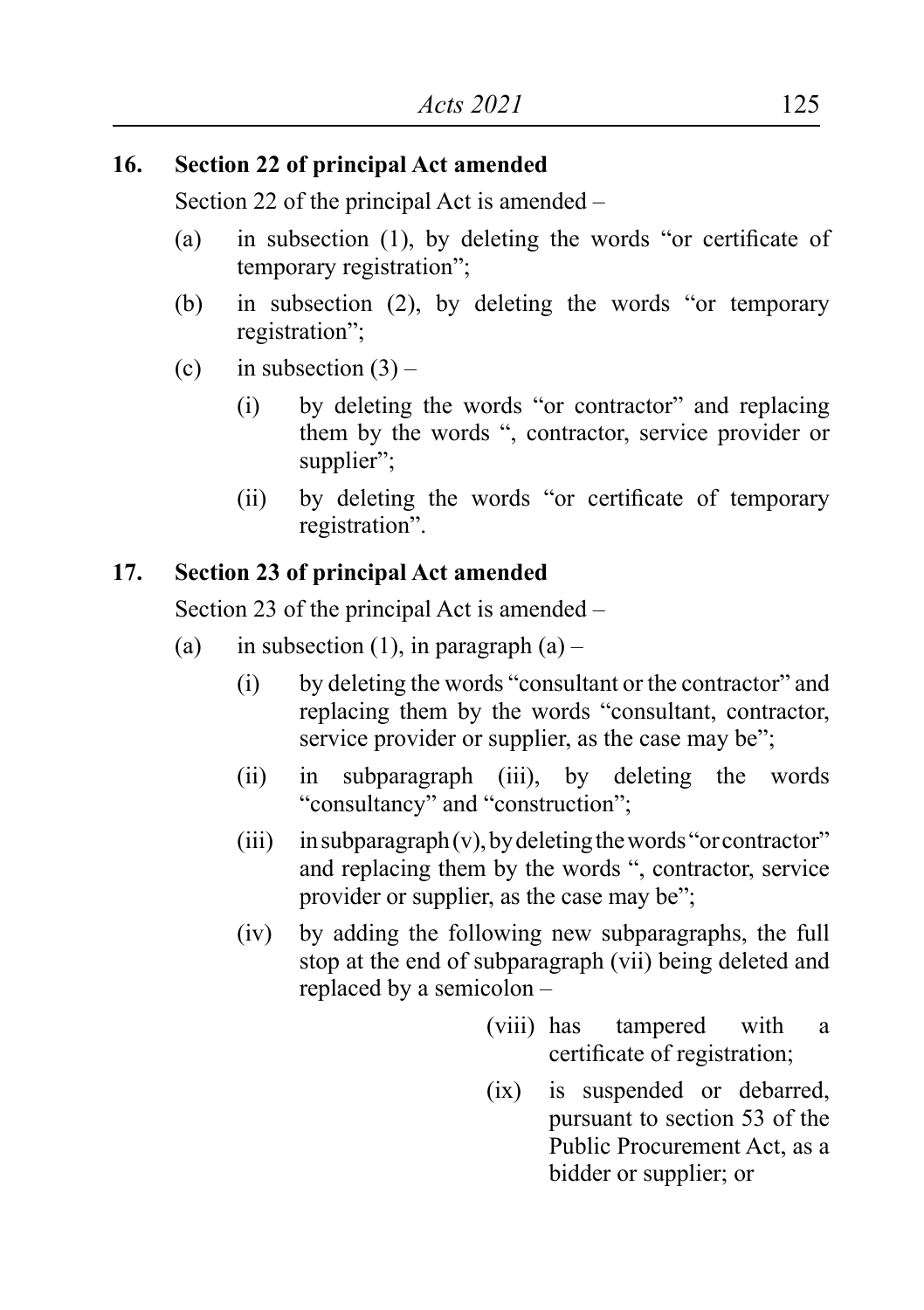- $(x)$  appears on the ineligibility lists of African Development Bank, Asian Development Bank, European Bank for Reconstruction and Development, Inter-American Development Bank Group or World Bank Group, or such other organisation as may be prescribed.
- (b) in subsection  $(2)$ , by deleting the words "or contractor" and replacing them by the words ", contractor, service provider or supplier";
- (c) in subsection (3), by deleting the words "or a contractor" and replacing them by the words ", contractor, service provider or supplier":
- (d) in subsection  $(4)$ 
	- $(i)$  in paragraph  $(a)$ , by deleting the word "contractor" and replacing it by the words "consultant, contractor, service provider and supplier";
	- (ii) in paragraph (b), by deleting the words "or any contractor" and replacing them by the words ", contractor, service provider and supplier";
- (e) in subsections  $(5)$  and  $(6)$ , by deleting the words "or contractor" and replacing them by the words ", contractor, service provider or supplier".

#### **18. Section 24 of principal Act amended**

Section 24 of the principal Act is amended, in subsection (1), by deleting the words "30 June" and "and contractors" and replacing them by the words "30 September" and "contractors, service providers and suppliers", respectively.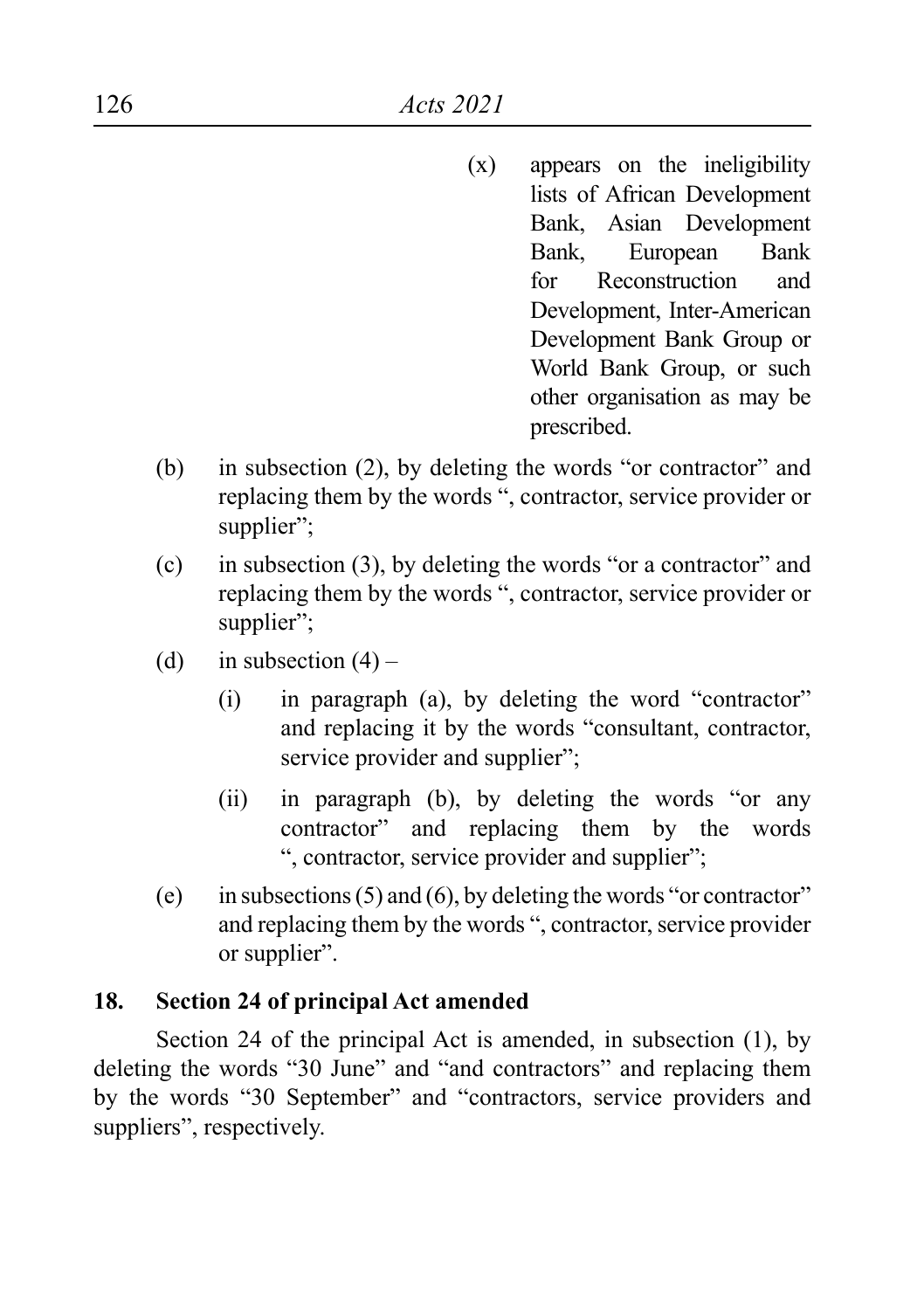# **19. Section 25 of principal Act amended**

Section 25 of the principal Act is amended –

- (a) in subsections (1) and (1A), by deleting the words "or contractor" and replacing them by the words "contractor, service provider or supplier";
- (b) by repealing subsection (4) and replacing it by the following subsection –

(4) (a) The ad hoc Committee shall determine the appeal not later than 60 days after the start of the hearing of the appeal.

 (b) The ad hoc Committee may affirm, vary or reverse the decision of the Council, stating its reasons for doing so.

# **20. New section 25A inserted in principal Act**

The principal Act is amended by inserting, after section 25, the following new section –

# **25A. Compliance notice**

 $(1)$  Where a person is offering his services as a consultant, contractor, service provider or supplier without being registered under this Act, the Council shall cause to be served on that person a compliance notice ordering that person to make an application for registration.

(2) A compliance notice shall, inter alia –

- (a) specify the period, not exceeding 30 days, within which the application for registration shall be made; and
- (b) be in such form as may be prescribed.

(3) Where a compliance notice is served on a person, he shall not offer his services unless he is registered under this Act.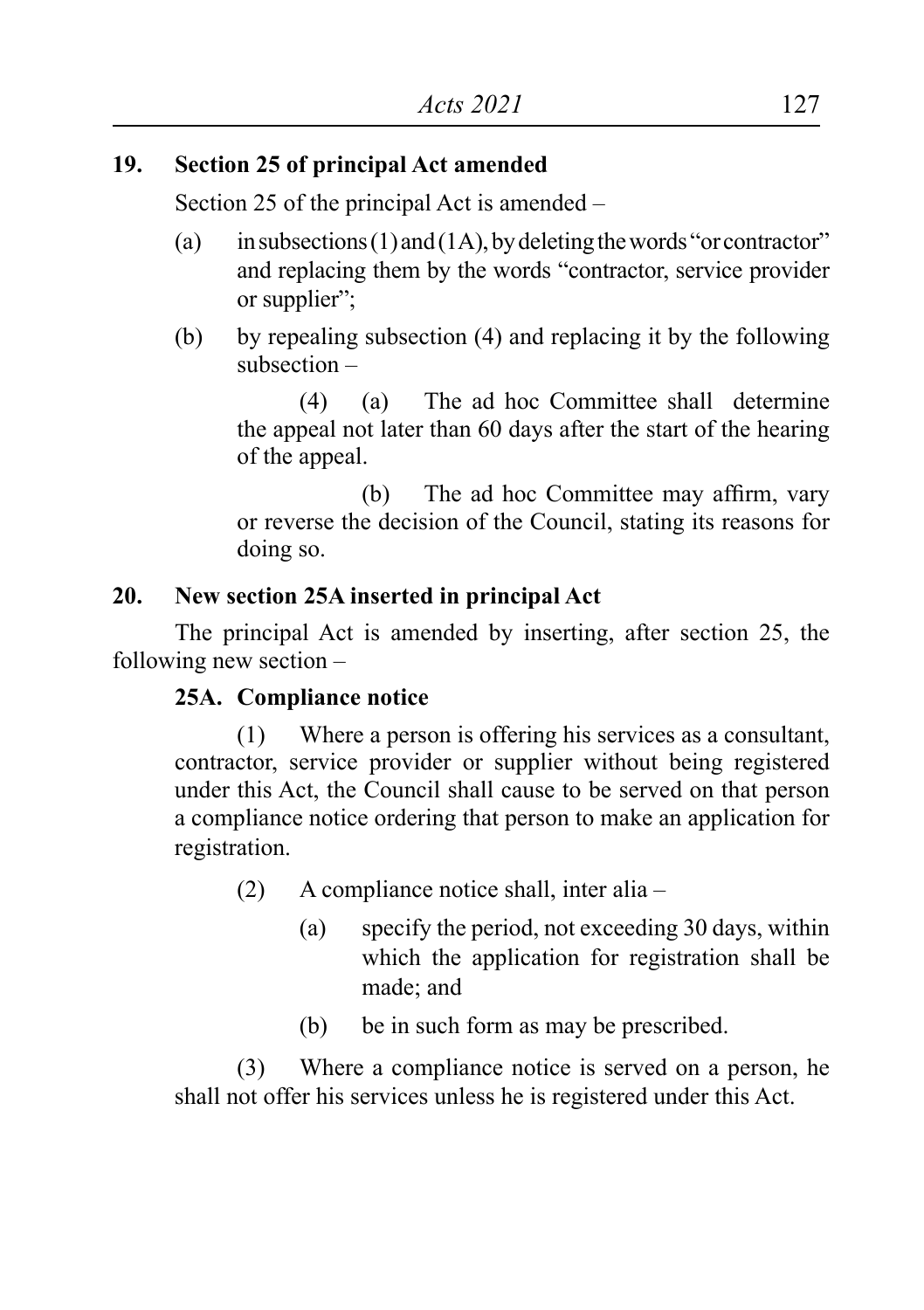(4) Where a person who has been served with a compliance notice under subsection (1) –

- (a) fails to make an application for registration, the Council shall forthwith refer the matter to the Police; or
- (b) makes an application for registration, that application shall be dealt with in accordance with this Act.

(5) (a) Where the Council grants an application for registration, its shall not issue a certificate of registration unless the applicant pays, in addition to the appropriate registration fee, such penalty fee as may be prescribed not later than 28 days of being notified that his application has been approved.

(b) Where the applicant referred to in paragraph (a) fails to pay the appropriate registration fee and the penalty fee, the approval of the registration shall lapse and the Council shall forthwith refer the matter to the Police.

(6) A person shall not be prosecuted for having offered his services without being registered –

- (a) as long as the delay granted in the compliance notice has not lapsed; or
- (b) where he has, pursuant to a compliance notice, applied for, and been issued with, a registration certificate.

(7) The Council shall, where a compliance notice sent by registered post returns undelivered and where personal service of the notice could not be effected by an authorised officer, cause substituted service –

> (a) by affixing a new compliance notice at the last known residence or business address of the person offering his services, or by affixing a copy of the new compliance notice where the construction works are being undertaken; and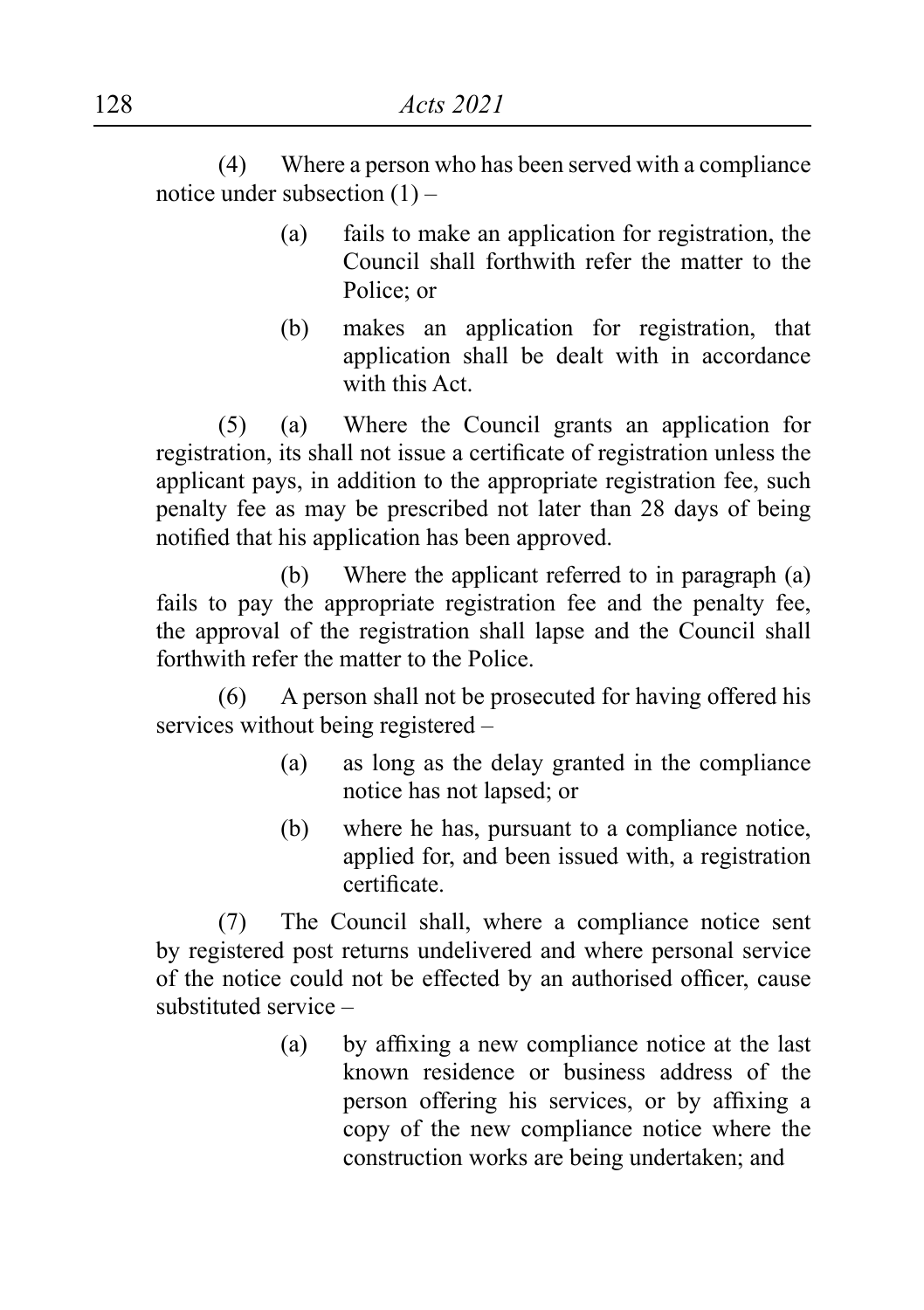(b) by publication of the new compliance notice in 2 newspapers, subject to the publication of the new compliance notice in the second newspaper is effected not later than 15 days after the publication ofthe newcompliance notice in thefirst newspaper.

(8) Where substituted service has been effected under subsection (7) and the person continues to offer his services without making an application for registration, the Council shall forthwith refer the matter to the Police.

#### **21. Section 26 of principal Act amended**

Section 26 of the principal Act is amended –

(a) by repealing subsection  $(1)$  and replacing it by the following subsection –

(1) Any person who contravenes section 19(1), 19(7), 20(1), 20A(1) or 20A(2) shall commit an offence and shall, on conviction, be liable to a fine not exceeding one million rupees and to imprisonment for a term not exceeding 5 years.

(b) by adding the following new subsection  $-$ 

(3) The Court may, in addition to any penalty imposed under subsection  $(1)$  –

- (a) order the forfeiture of any object, machine, plant, vehicle or any article used in, or connected in any way, with the commission of an offence;
- (b) order, or prohibit, the doing of any act to stop a continuing contravention.

#### **22. New section 26A inserted in principal Act**

The principal Act is amended by inserting, after section 26, the following new section –

# **26A. Compounding of offences**

(1) The Council may, with the consent of the Director of Public Prosecutions, compound any compoundable offence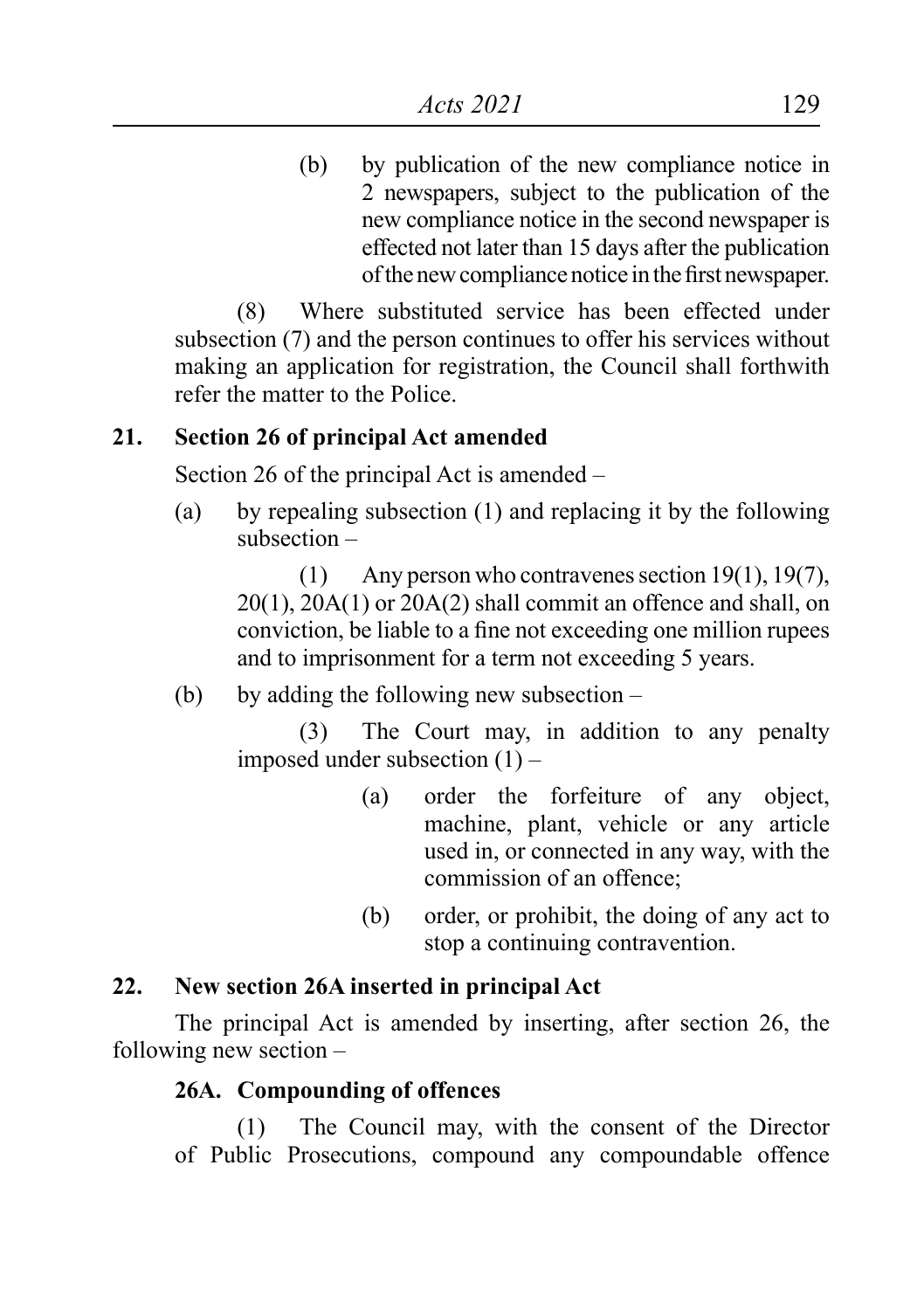committed by a person where the person agrees, in writing, to pay such amount not exceeding the maximum penalty specified for the offence as may be acceptable to the Council.

(2) Every agreement to compound shall be final and conclusive and on payment of the agreed amount, no further proceedings in regard to the offence compounded shall be taken against the person who agreed to the compounding.

(3) Where the Council compounds an offence in accordance with this section, no further proceedings shall be initiated in respect of the offence so compounded against the person.

(4) Where the Director of Public Prosecutions does not give his consent to compound the offence or a person does not agree to compound the offence, the Council may, with the consent of the Director of Public Prosecutions, refer the case to the Police for legal proceedings.

(5) The Council may cause to be published, in such form and manner as it may determine, a public notice setting out the particulars of the agreed amount under subsection (1).

 $(6)$  In this section –

"compoundable offence" means an offence committed by a person under section 19(1), 19(7), 20(1), 20A(1) or 20A(2), or under such other section as may be prescribed.

# **23. Section 33 of principal Act amended**

Section 33 of the principal Act is amended, in subsection (1), by deleting the words "not later than 6 months after the close of a financial year" and replacing them by the words "in accordance with the Statutory Bodies (Accounts and Audit) Act".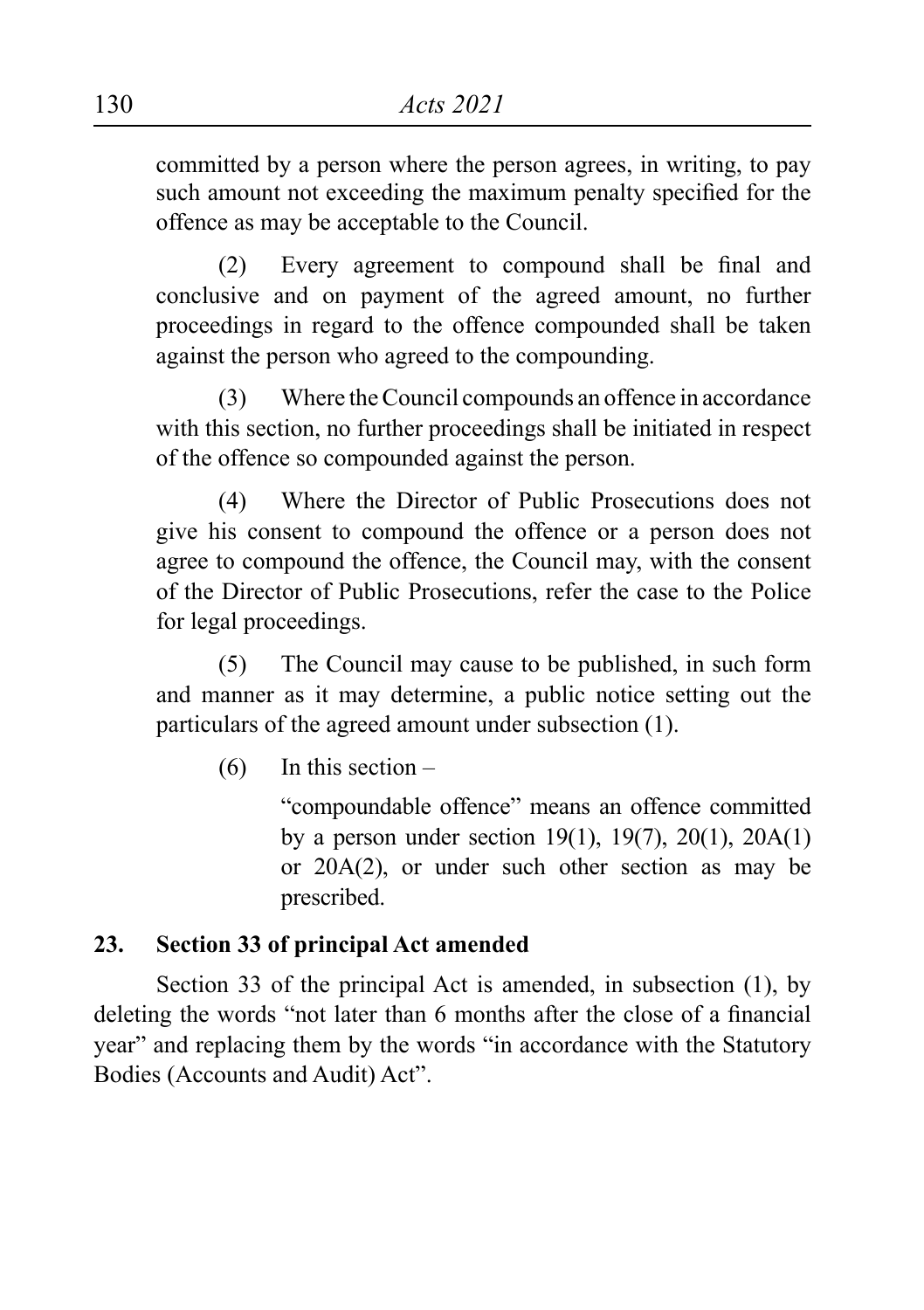# **24. New section 33A inserted in principal Act**

The principal Act is amended by inserting, after section 33, the following new section –

# **33A. Confidentiality**

- (1) Every member of the Council shall
	- (a) before he begins to perform his duties under this Act, take the oath set out in the Sixth Schedule;
	- (b) maintain, and aid in maintaining, the secrecy of any matter which comes to his knowledge in the performance, or as a result, of his duties under this Act.

(2) Any person who, without legal or reasonable excuse, contravenes subsection (1)(b) shall commit an offence and shall, on conviction, be liable to a fine not exceeding 50,000 rupees and to imprisonment for a term not exceeding one year.

(3) Notwithstanding subsection  $(1)(a)$ , where a person is, on the commencement of this section, a member of the Council, he shall, not later than 30 days after the commencement of this section, take the oath set out in the Sixth Schedule.

# **25. Section 34 of principal Act amended**

Section 34 of the principal Act is amended, in subsection (2)(b), by deleting the word "Schedule" and replacing it by the words "any of the Schedules".

# **26. New section 36A inserted in principal Act**

The principal Act is amended by inserting, after section 36, the following new section –

# **36A. Revocation and saving provisions**

- $(1)$  The following enactments are revoked
	- (a) the Construction Industry Development Board (Registration of Service Providers other than Consultants) Regulations 2018; and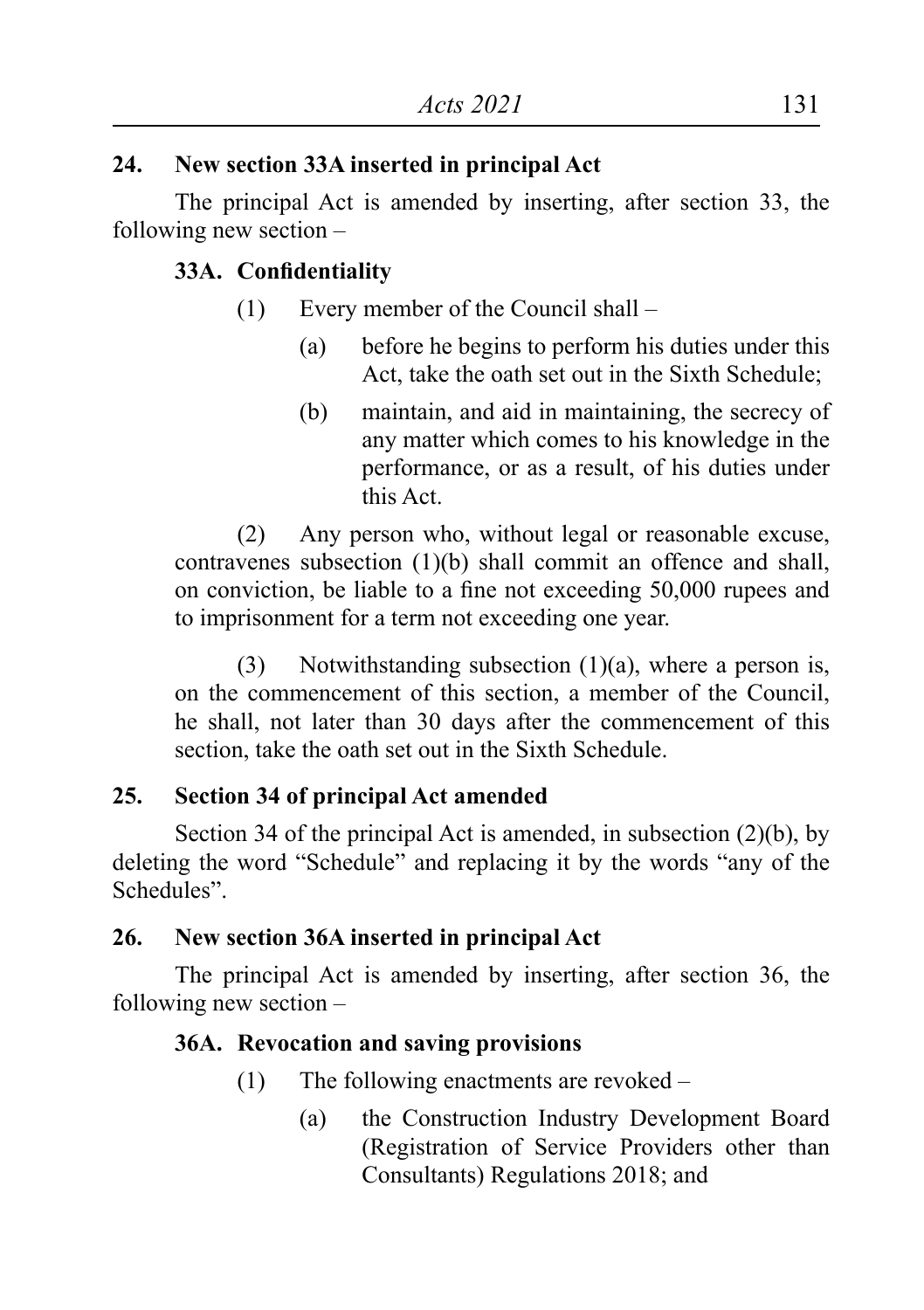(b) the Construction Industry Development Board (Registration of Suppliers) Regulations 2018.

(2) Any person registered as a service provider under the revoked Construction Industry Development Board (Registration of Service Providers other than Consultants) Regulations 2018, or as a supplier under the revoked Construction Industry Development Board (Registration of Suppliers) Regulations 2018 shall, on the commencement of subsection  $(1)$ , be deemed to be registered as such under the same terms and conditions as in the revoked regulations, as the case may be.

#### **27. Second Schedule to principal Act amended**

The Second Schedule to the principal Act is amended –

(a) in Part A, by inserting, in the appropriate alphabetical order, the following new item –

Third-party certifier in construction

(b) in Part B, by inserting, in the appropriate alphabetical order, the following new items –

Electrical works

Mechanical works

# **28. New Fourth, Fifth and Sixth Schedules added to principal Act**

The principal Act is amended by adding the Fourth Schedule, the Fifth Schedule and the Sixth Schedule set out in the Schedule to this Act.

# **29. Consequential amendments**

(1) The Building Control Act is amended, in section  $5(1)(l)$ , by deleting the words "Mauritius Association of Quantity Surveyors" and replacing them by the words "Professional Quantity Surveyors' Council".

- (2) The Professional Architects' Council Act is amended
	- (a) in section  $2 -$ 
		- (i) by deleting the definitions of "architect", "authorised foreign architect", "firm of architects", "joint venture agreement" and "joint venture partner";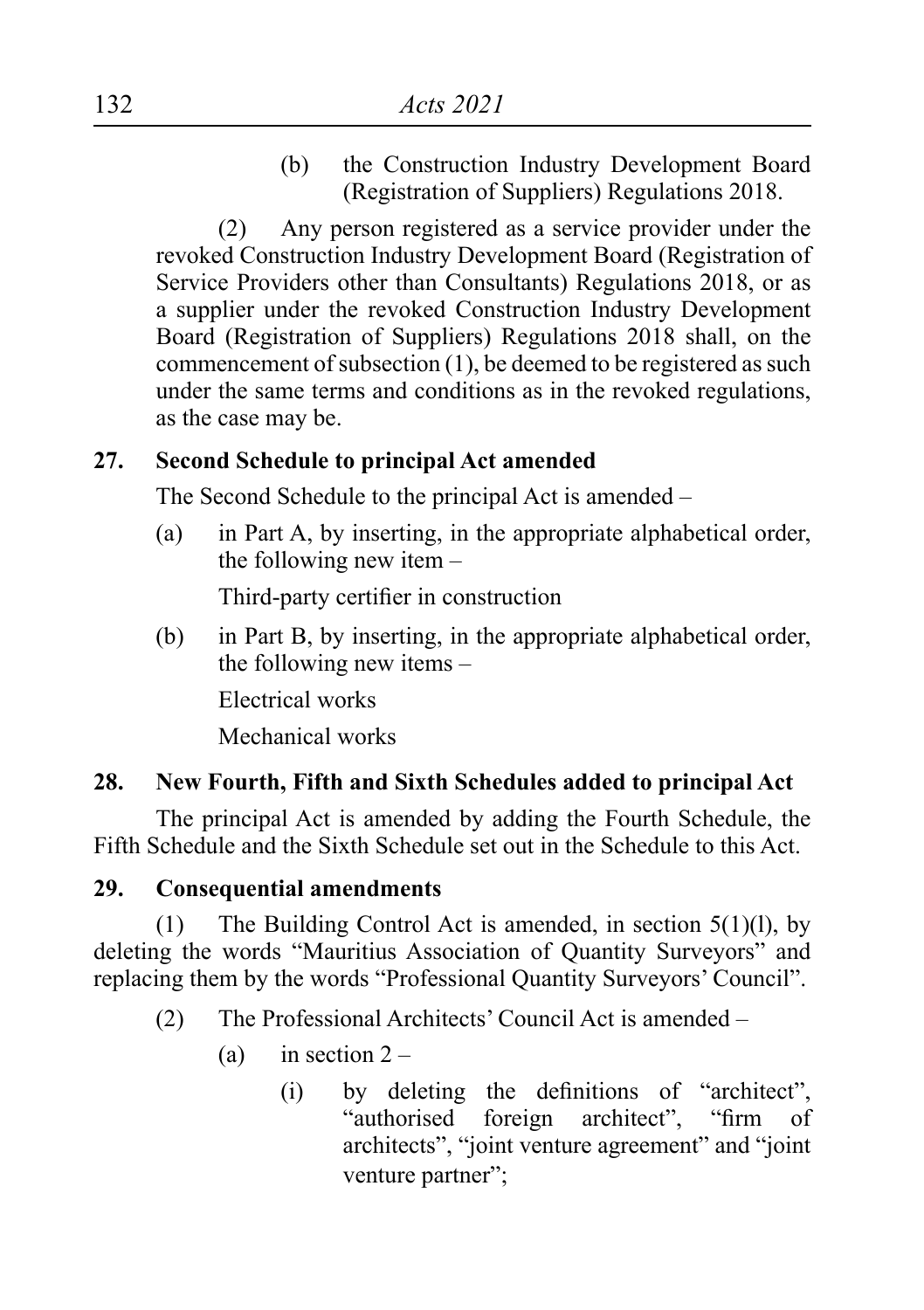- (ii) in the definition of "practise architecture", by deleting the word "building" and replacing it by the words "building, and includes the preparation of bidding documents in the field of architecture";
- (b) in section 5, by repealing paragraph  $(c)$ ;
- (c) in section 18, by repealing subsection  $(1)$  and replacing it by the following subsection –

(1) No person shall practise architecture in Mauritius unless he is a professional architect.

- (d) in section 19, in subsection  $(1)(a)$ , by repealing subparagraph (i);
- (e) by repealing Parts V and VA;
- (f) in section  $28(1)$ , by deleting the words "an architect" and replacing them by the words "a professional architect";
- $(g)$  in section 32(4), by repealing paragraph (b);
- (h) in section  $33(1)$ , by repealing paragraph (b), the semicolon at the end at paragraph (a) being deleted and replaced by a full stop;
- (i) in section 44(1), by repealing paragraph (b), the word "or" being added at the end of paragraph (a);
- (j) in section  $45(1)(a)(ii)$ , by deleting the words "Authorised Foreign Architect".
- (3) The Professional Quantity Surveyors Council Act is amended
	- (a) in section  $2 -$ 
		- $(i)$  by deleting the definitions of "firm of quantity" surveyors" and "foreign firm of quantity" surveyors";
		- (ii) in the definition of "quantity surveying", by deleting the words "preparation of bidding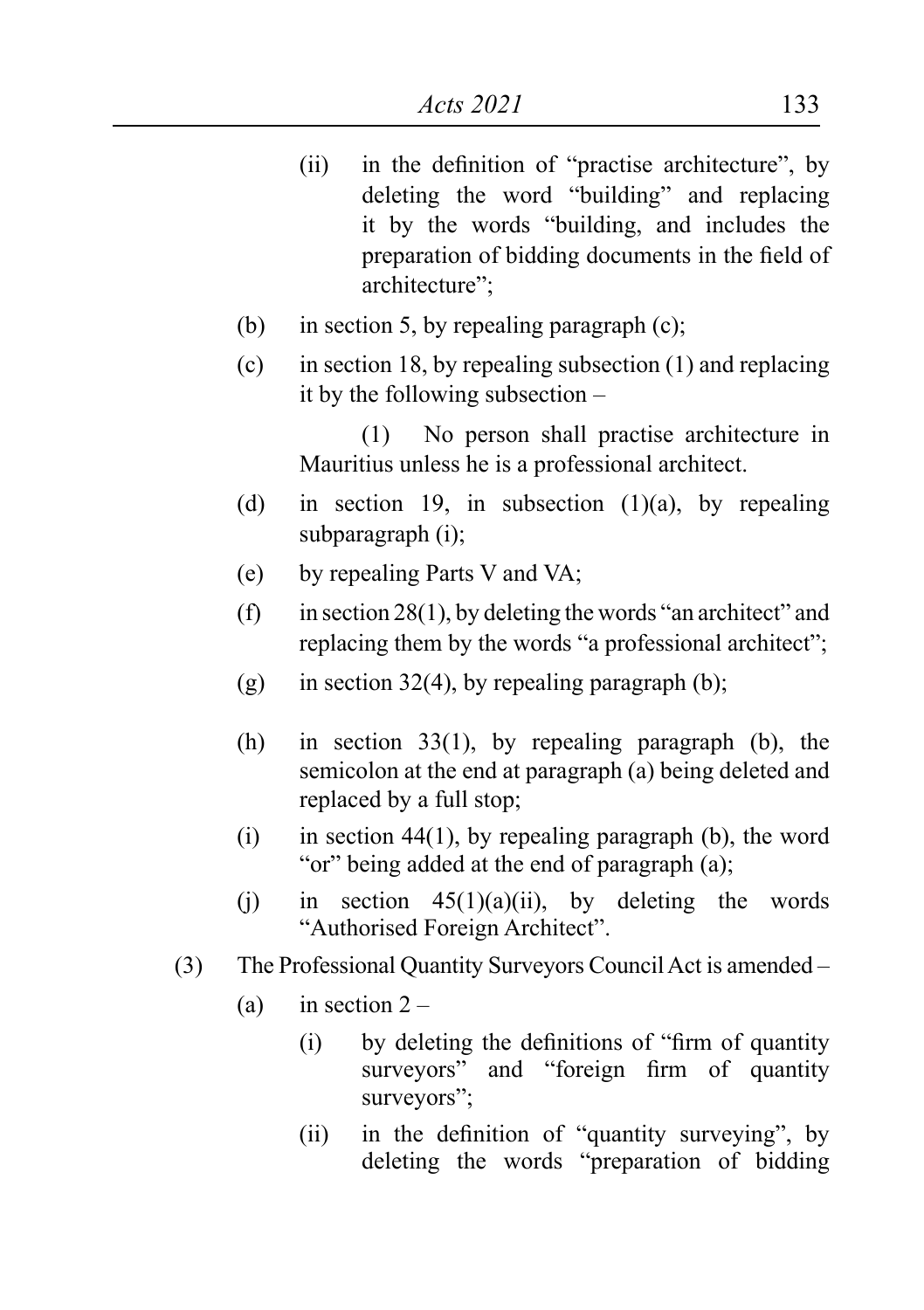documents" and "mediation, arbitration and adjudication" and replacing them by the words "preparation of bidding documents in the field of quantity surveying" and "cash flow forecasting, due diligence and replacement cost assessment", respectively;

(iii) by inserting, in the appropriate alphabetical order, the following new definition –

> "construction industry" has the same meaning as in the Construction Industry Development Board Act;

(b) in section 20, by repealing subsection  $(3)$  and replacing it by the following subsection –

> (3) An applicant shall not be required to submit particulars under subsection  $(2)(b)(iii)$  and  $(iv)$ where he satisfies the Council that –

- (a) he is registered as a professional member in the field of quantity surveying with the Royal Institution of Chartered Surveyors of the United Kingdom; or
- (b) he holds professional membership of another body which isrecognised by the Royal Institution of Quantity Surveyors of United Kingdom, to be at par with its professional membership.
- (c) by repealing Part V;
- (d) in section 43, by repealing subsection  $(3)$  and replacing it by the following subsection –

(3) Notwithstanding subsection  $(1)(a)(ii)$ , nothing in this section shall prevent –

> (a) a firm of quantity surveyors or foreign firm of quantity surveyors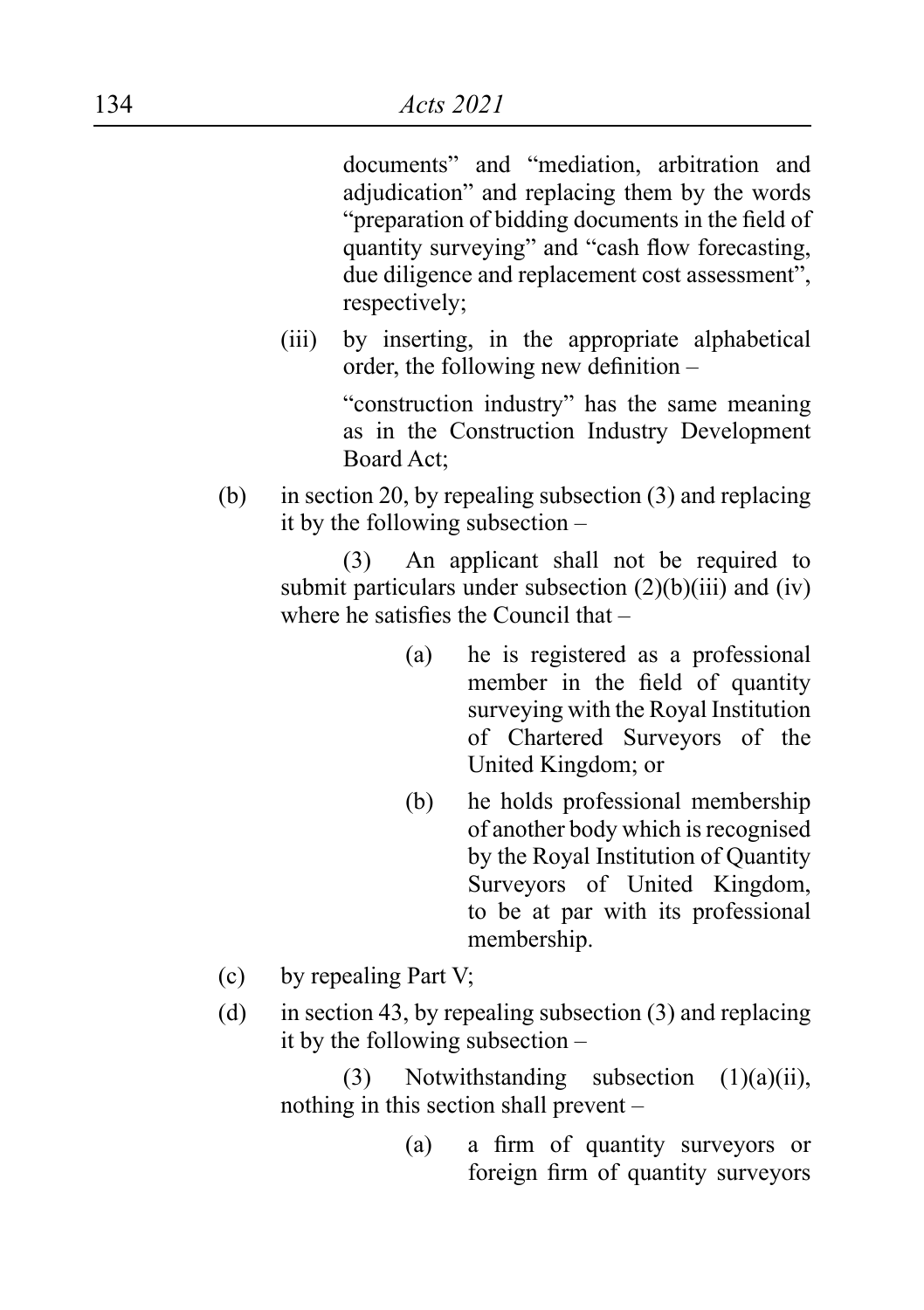from using the name or title containing the words "quantity surveyor":

(b) the holder of a degree or such equivalent qualification in quantity surveying as the Council may approve in accordance with section  $20(1)(b)$ , from using the name or title "Trainee Quantity Surveyor".

(4) The Registered Professional Engineers Council Act is amended, in section 2, in the definition of "practice of engineering", by deleting the words "community planning" and replacing them by the words "community planning, bid evaluations, and includes the preparation of bidding documents in the field of engineering".

#### **30. Commencement**

 $(1)$  Subject to subsection  $(2)$ , this Act shall come into operation on a date to be fixed by Proclamation.

(2) Different dates may be fixed for the coming into operation of different sections of this Act.

Passed by the National Assembly on the thirteenth day of July two thousand and twenty one.

 $\overline{\phantom{a}}$  , where  $\overline{\phantom{a}}$ 

 **Bibi Safeena Lotun (Mrs)** *Clerk of the National Assembly*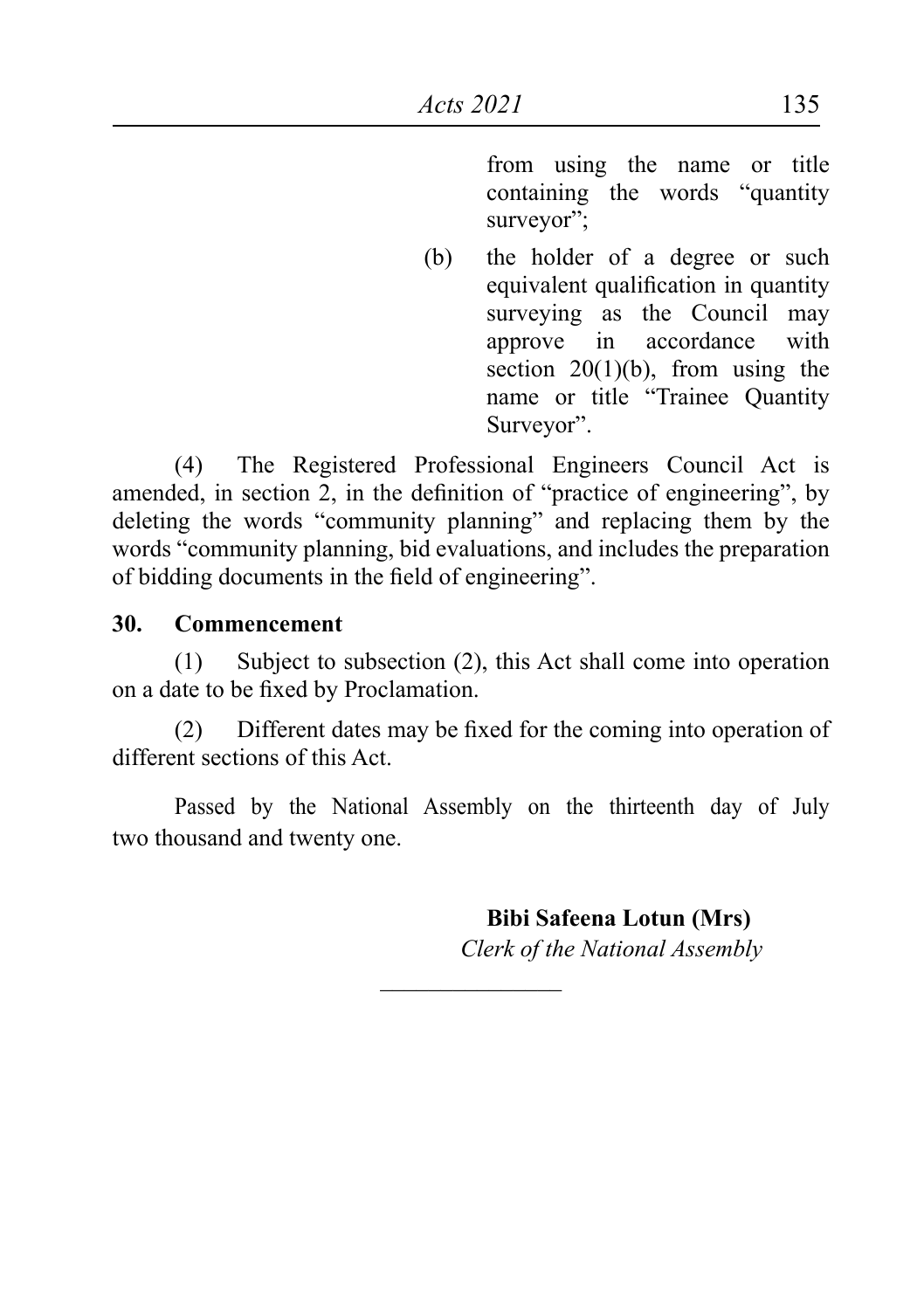#### **SCHEDULE** [Section 28]

#### **FOURTH SCHEDULE**

[Section  $20A(1)$ ]

#### **SERVICE PROVIDERS**

- **1.** Computer Aided Design (CAD) Operator for construction works, including Draughtsman
- **2.** Technician in construction (holder of at least a diploma in a construction related field from a recognised institution**)**

# **FIFTH SCHEDULE**

 $\overline{\phantom{a}}$  , where  $\overline{\phantom{a}}$ 

 $[Section 20A(2)]$ 

# **SUPPLIERS OTHER THAN HARDWARE SHOPS**

# **PART I – CONSTRUCTION MATERIALS**

- **1.** Aggregates
- **2.** Bitumen
- **3.** Cement
- **4.** Ready mix concrete
- **5.** Concrete blocks and bricks
- **6.** Paint and waterproofing materials
- **7.** Reinforcement bars and steels sections
- **8.** Aluminium
- **9.** Timber